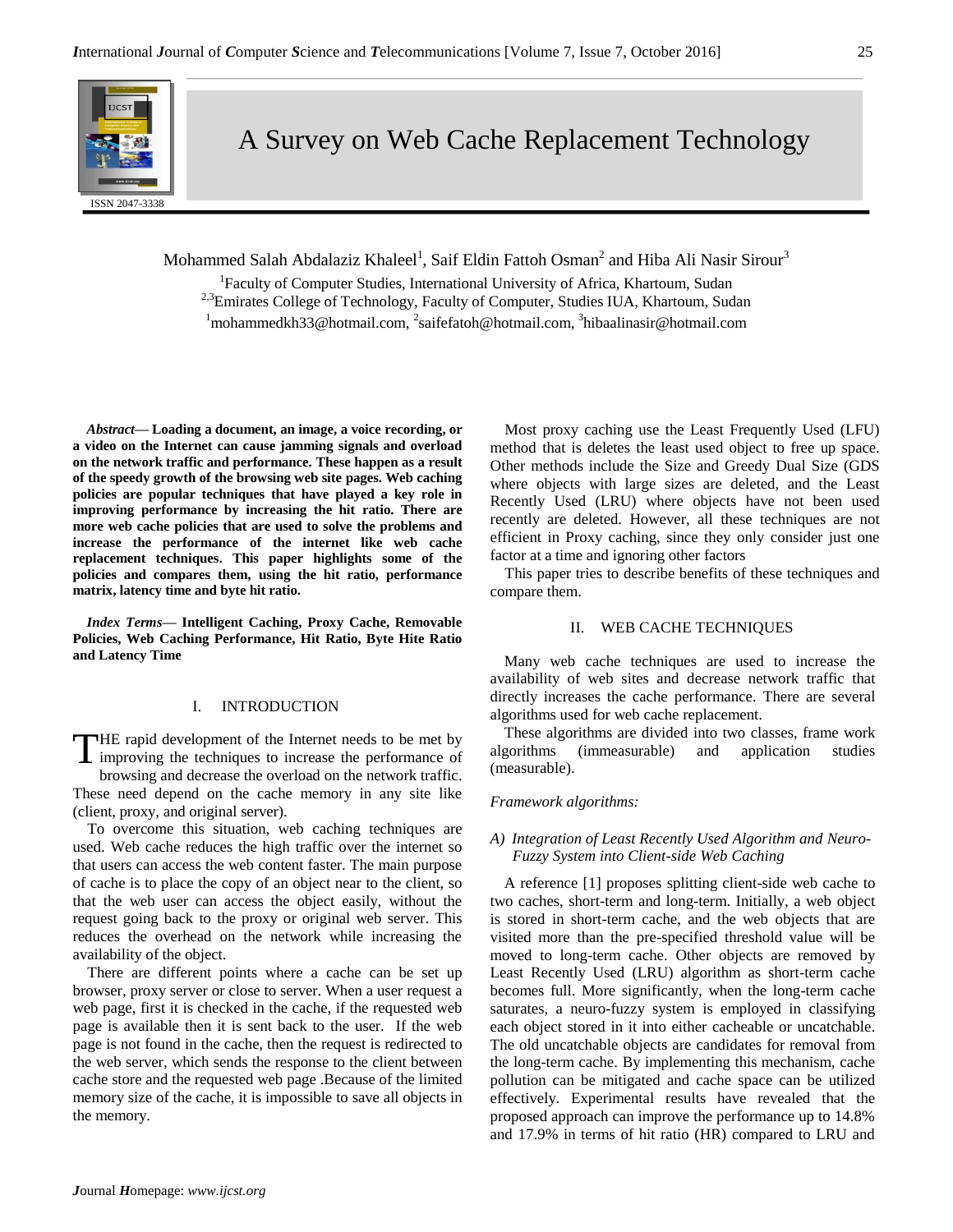Least Frequently Used (LFU). In terms of byte hit ratio (BHR), the performance is improved up to 2.57% and 26.25%, and for latency saving ratio (LSR), the performance is improved up to 8.3% and 18.9%, compared to LRU and LFU. Although the simulation results have proven that work helps in improving the performance in terms of the hit ratio (HR), the performance in terms of the byte hit ratio (BHR) is not good enough since the cost and size of the predicted objects in the cache replacement process were not taken into consideration. Moreover, the training process requires long time and extra computational overhead.

#### *B) Latency Reduction in mobile environment*

In reference [2] an integrated caching and pre-fetching technique to reduce latency in mobile environment. The proposed model consist of bandwidth monitoring agent to find out current bandwidth usage, a pre-diction module to predict the number and the list of rules to be pre-fetched and a prefetch module to pre-fetch the web page and store them in a pre-fetch area. Simulation results show that the browser implemented in a mobile environment maintains almost constant web traffic even id pre-fetching is done and latency is reduced up to 40- 70%.

# *C)Performance Improvement of Least-Recently-Used Policy in Web Proxy Cache Replacement Using Supervised Machine Learning*

Reference[3]enhance traditional Web caching polices using supervised machine learning techniques such as a support vector machine, a naïve Bayesian classifier (NB), a decision tree (C4.5) and Size . It trained from Web proxy logs files to predict the object that would be revisited.HR increased by 30.15% and BHR increased by 32.43%.

### *D)Traing and Simulation of NeuralNet Works for Web Proxy Cache Replacement*

In [4] NNW are trained to classify cacheable objects from real world data sets using information known to be important in web proxy caching, such as frequency, recency and size. In simulation, the final NN achieve HR that are 86.60% of the optimal in the worst case and 100% of the optimal in the best case. BHR are 93.36% of the optimal in the worst case and 99.92% of the optimal in the best case.

#### *E) A Novel Cooperative Caching Scheme for Wireless Ad Hoc Networks: Group Caching*

Study [5] proposed a novel cooperative caching scheme called Group Caching (GC) which allows each mobile host and its 1-hop neighbors form a group. The caching status is exchanged and maintained periodically in a group. By using the proposed Group Caching, the caching space in mobile hosts can be efficiently utilized and thus the redundancy of cached data is decreased and the average access latency is reduced. The authors evaluate the performance of the Group Caching by using NS2 and compare it with the existing schemes such as Cache Data and Zone Cooperative. The experimental results show that the cache hit ratio is increased by about 3%~30% and the average latency is reduced by about 5%~25% compared with other schemes.

## *F) Improving Performance of World Wide Web by Adaptive Web Traffic Reduction*

In [6] an adaptive hybrid algorithm has been developed for reducing web traffic. Intelligent agents are used for monitoring the web traffic. Depending upon the bandwidth usage, user's preferences, server and browser capabilities, intelligent agents use the best techniques to achieve maximum traffic reduction. Web caching, compression, filtering, optimization of HTML tags, and traffic dispersion are incorporated into this adaptive selection. Using this new hybrid technique, latency is reduced to  $20 - 60$  % and cache hit ratio is increased 40 – 82 %.

#### *Measurable algorithm:*

## *A) Distributed Web caching: A Dynamic clustering Approach*

Study [7] gave a solution for scalability and robustness of Distributed web caching System and for load balancing and Metadata manageability. The study had refined the technique using proxy server clusters with Dynamic allocation of requests. They devised an algorithm for Distributed Web Cache concepts with clusters of proxy server based on geographical regions. It increases the scalability by maintaining metadata of neighbors collectively and balances load of proxy servers dynamically to other less congested proxy servers, so system doesn't get down unless all proxy servers are fully loaded and higher robustness of system is achieved. This algorithm also guarantees data consistency between the original server object and the proxy cache objects using semaphore.

#### *B) An Integrated Model for Next Page Access Prediction*

Paper [8] provides an improved prediction accuracy and state space complexity by using novel approaches that combine clustering, association rules and Markov models. The three techniques are integrated together to maximize their strengths. The integration model has been shown to achieve better prediction accuracy than individual and other integrated models.

## *C) Review LRU Algorithm to Implement Proxy Server with Caching Policies*

In [9] a technique to remove the problem of cold cache pollution is proposed which is proved mathematically that it is better than the existing.

#### *D) A Least Grade Page Replacement Algorithm for Web Cache Optimization*

A new algorithm called least Grade Replacement (LGR) is proposed in [10] by considering recency, frequency, perfecthistory and size in replacing policy. The 2-way and 4-way set associative caches were used to determine the optimal recency coefficients. The cache size was varied from 32k to 256k in the simulation. The results showed that the new algorithm (LGR) is better than LRU and LFU in terms of Hit Ratio (HR) and Byte Hit Ratio (BHR).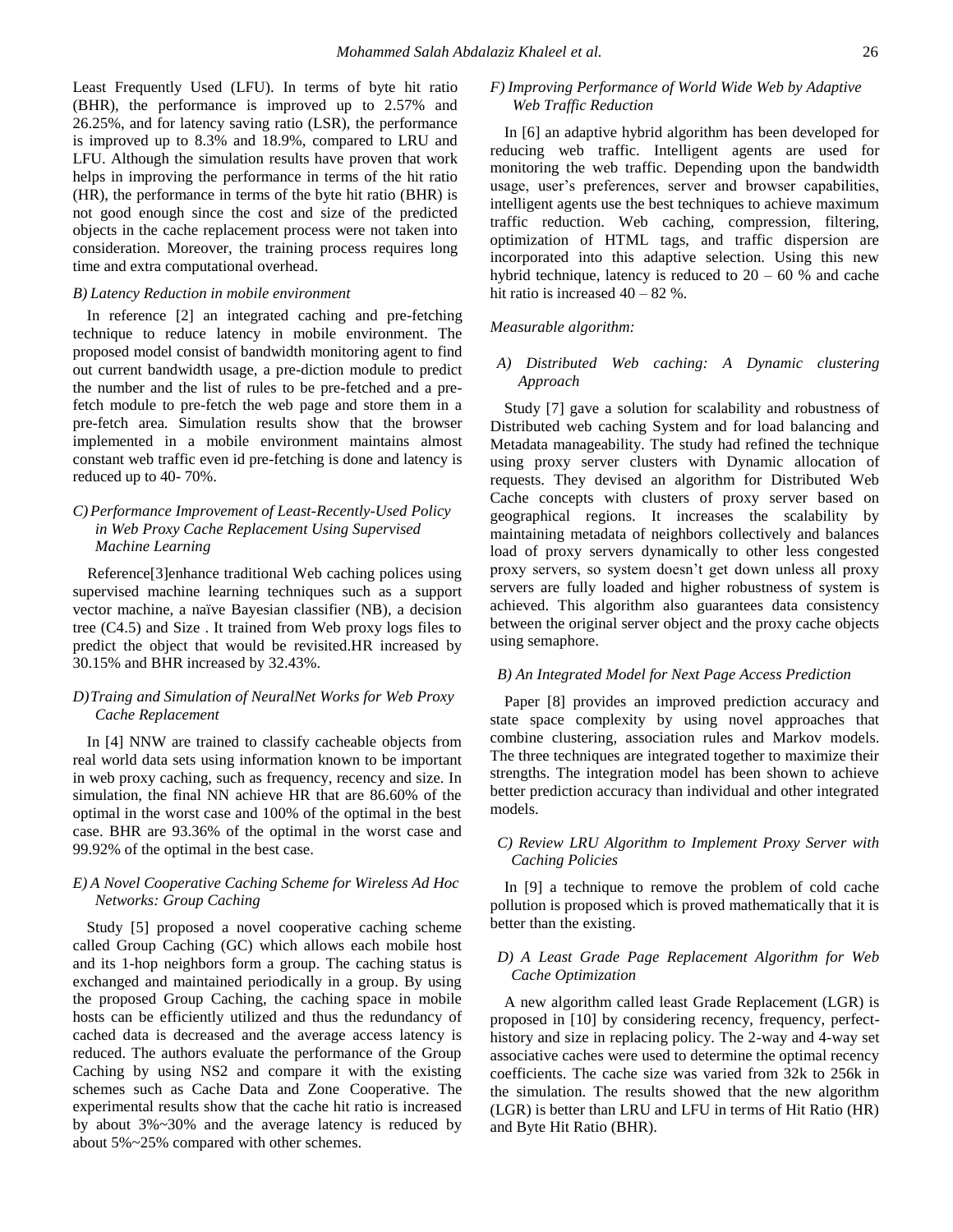# *E) SEMALRU: An Implementation of modified web cache replacement algorithm*

Reference [11] proposed a SEMALRU replacement policy by combining the semantic content and recency of web pages. It outperformed other policies in terms of Page Hit Ratio, Byte Hit Ratio and number of replacement as demonstrated in the text. The policy was tested in a simulated environment with the related and unrelated set of user access pattern. The parameters pertinent to cache replacement algorithms are computed and the results showing the improvement in the efficiency of the algorithm are furnished.

# *F) Web Proxy Caching Object Replacement: Frontier Analysis to Discover the "Good-Enough" Algorithms*

Reference [12] proposed and used the data envelopment analysis (DEA) as a technique that can be used to enhance the trace-driven simulation experiments that constitute the common methodology to study the object replacement strategies in web caching. The DEA model clearly showed that the cache size plays a crucial role in improving the performance of all the algorithms, for all the performance metrics under study. When the cache size increases, there is a general convergence of the efficiency scores towards the unity.

## *G) A scheme for adaptive web caching based on multi-level object classification*

Reference [13] proposed a caching scheme which utilized multi-level class information. A MLR (Multinomial Logistics Regression) based classifier is constructed using the information from web logs. Simulation results confirm that the model has good prediction capability and suggest that the proposed approach can improve the performance of the cache substantially.

#### *H)Approximation approach to performance evaluation of Proxy Cache Server systems*

A modification of the performance model of Proxy Cache Servers to a more powerful case when the inter-arrival times and the service times are generally distributed was proposed in [14]. The paper described the original proxy cache server model where the arrival process is a Poisson process and the service times are supposed to be exponentially distributed random variables. Then they calculate the basic performance parameters of the modified performance model using the well-known Queuing Network Analysis (QNA) approximation method. The accuracy of the new model is validated by means of a simulation study over an extended range of test cases.

## *I) Impact of One-Timer/N-Timer Object Classification on the Performance of Web Cache Replacement Algorithms*

The work [15] presented a technique to classify whether a cached object is a One-Timers (OT) referenced only once or not. Statistical analysis of the workload shows that as much as 76% of objects are One-Timers (OT), Caching OT objects usually degrade the performance of all Web cache replacement algorithms .Simulation shows that classification may significantly enhance the performance of replacement algorithms with respect to the HR, the BHR and the DSR.

## *J) The effect of caching on a model of content and access provider revenues in information-centric networks*

A game between an Internet Service Provider (ISP) and content provider (CP) on a platform of end-user demand was considered in [16]. A price-convex demand-response is motivated based on the delay-sensitive applications that are expected to be subjected to the assumed usage-priced priority service over best-effort service. The authors considered twosided market with multi-class demand wherein one class (that under consideration herein) is delay-sensitive. Both the Internet and proposed Information Centric Network, encompassing Content Centric

### III. APPLICATIONS STUDIES

There are standard performance metrics to evaluate the Performance of Web caching techniques. Hit Ratio (HR), Byte Hit Ratio (BHR). These can calculate as follows:

$$
HR = \frac{\sum_{i=1}^{n} \partial i}{n} \tag{1}
$$

$$
BHR = \frac{\sum_{i=1}^{n} b_i \partial i}{\sum_{i=1}^{n} b_i}
$$
 (2)

n: total Number of requests

∂i: 1 if the request i is in the cache

∂i: 0 otherwise

bi: size in bytes

#### IV. RESULTS DISCUSSION

The following figures present a discussion of the study results in terms of Latency Time, Hit Ratio (HR) and Byte Hit Ratio (BHR).

Fig. [1] describes the comparison between *Algorithms* depend on Latency time in Integration of Least Recently Used Algorithm and Neuro-Fuzzy System into Client-side Web Caching [1] study the latency time percentage 18.90%, in Latency Reduction which in mobile environment[2] study the latency time percentage 70%, in A Novel Cooperative Caching Scheme for Wireless Ad Hoc Networks: Group Caching [5] study the latency time percentage 25% and in Improving Performance of World Wide Web by Adaptive Web Traffic Reduction [6] study the latency time percentage 60%.

Consequently, the best of studies is the lowest latency time percentage is study [1] and the worst study with the highest latency time percentage is study [2].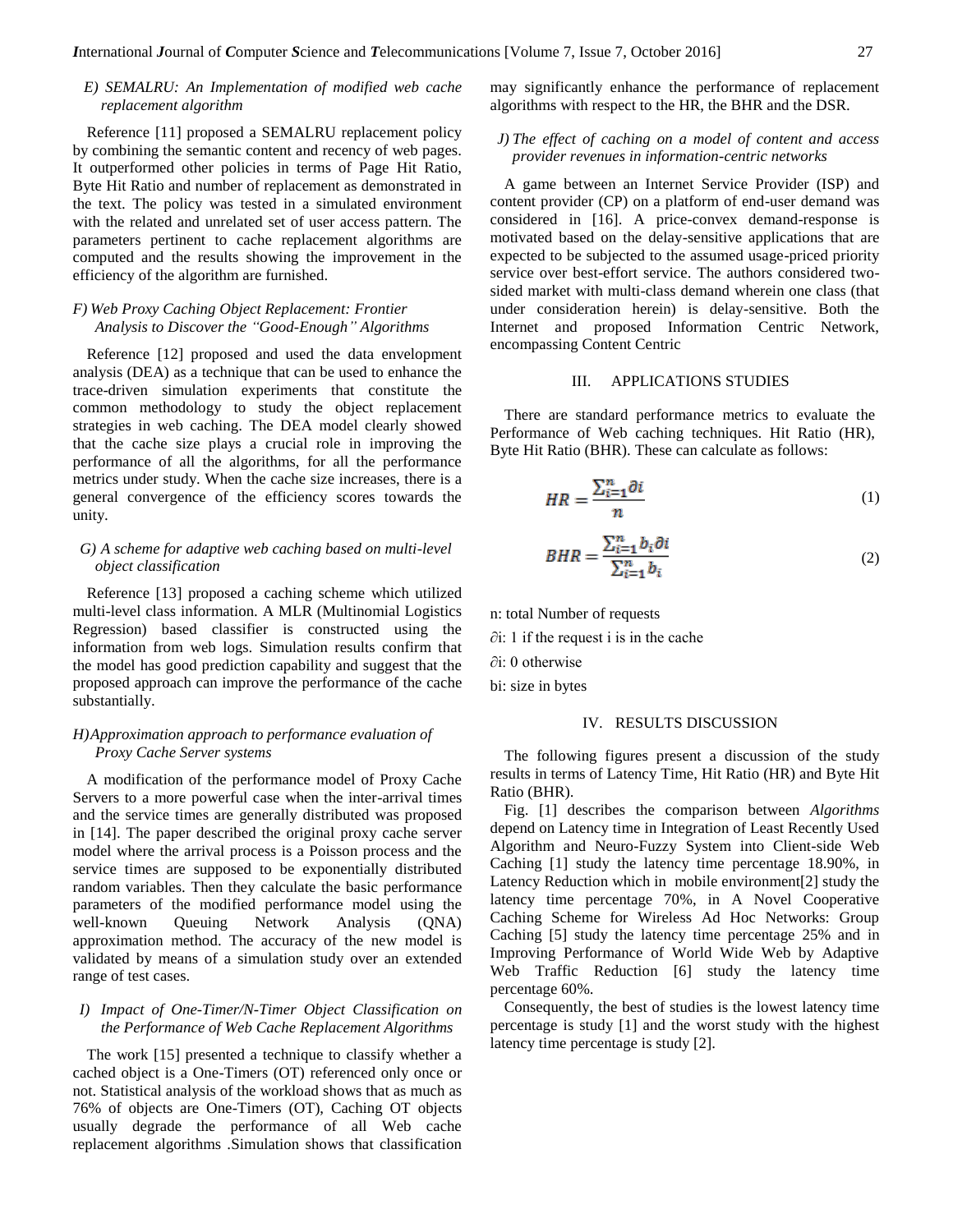

Fig. 1: Comparison depend on Latency time

Fig. 2 describe the comparison between studies using Hit ration, in Integration of Least Recently Used Algorithm and Neuro-Fuzzy System into Client-side Web Caching [1] study the Hit Ration percentage 17.9%, in Performance Improvement of Least-Recently-Used Policy in Web Proxy Cache Replacement Using Supervised Machine Learning [3] study the Hit Ration percentage 30%, in Traing and Simulation of Neural Net Works for Web Proxy Cache Replacement [4] study the Hit Ration percentage 100%,in A Novel Cooperative Caching Scheme for Wireless Ad Hoc Networks: Group Caching [5] study the Hit Ration percentage 30% and in Improving Performance of World Wide Web by Adaptive Web Traffic Reduction [6] study the Hit Ration percentage 82%.

Consequently, the best of studies is the highest Hit Ration Percentage study [4] and the worst study with the lowest Hit Ration percentage both study [5] and [3].



Fig. 2: Comparison depend on Hit Ration

Fig. 3 describe the comparison between studies using Byte Hit Ration, in Integration of Least Recently Used Algorithm and Neuro-Fuzzy System into Client-side Web Caching [1] study the Byte Hit Ration percentage26.25%, in Performance Improvement of Least-Recently-Used Policy in Web Proxy Cache Replacement Using Supervised Machine Learning [3] study the Byte Hit Ration percentage 32.43% and in Traing and Simulation of NeuralNet Works for Web Proxy Cache Replacement [4] study the Byte Hit Ration percentage99.92%. Consequently, the best of studies is the highest Hit Ration Percentage study [4] and the worst study with the lowest Hit Ration percentage both study [1].



Fig. 3: Comparison depend on Byte Hit Ration

## V.CONCLUSION

In this survey of intelligent web caching replacement, many studies have shown that the intelligent approaches are more efficient and adaptive in Web caching environment compared to other technologies.

According to the discussions in section IV, Training and Simulation of Neural Networks for Web Proxy Cache Replacement [4] is the best with the highest Hit Ratio and Byte Hit Ratio.

#### REFERENCES

- [1] S.M.S.m. Waleed Ali prowalid, "Integration of Least Recently Used Algorithm and Neuro-Fuzzy System into Client-side Web Caching.
- [2] J.S.Greshma, "Latency Reduction in mobile environment," Elsevier, 2012.
- [3] S.S. Waleed Ali, Norbahiah Ahmad, "Performance Improvement of Least-Recently-Used Policy in Web Proxy Cache Replacement Using Supervised Machine Learning," Int. J. Advance, vol. 6, 2014.
- [4] H.E. Jake Cobb, "Traing and Simulation of NeuralNet Works for Web Proxy Cache Replacement," 2006.
- [5] Y.W.T.a.Y.K. Chang, "A Novel Cooperative Caching Scheme for Wireless Ad Hoc Networks: GroupCaching", 2007